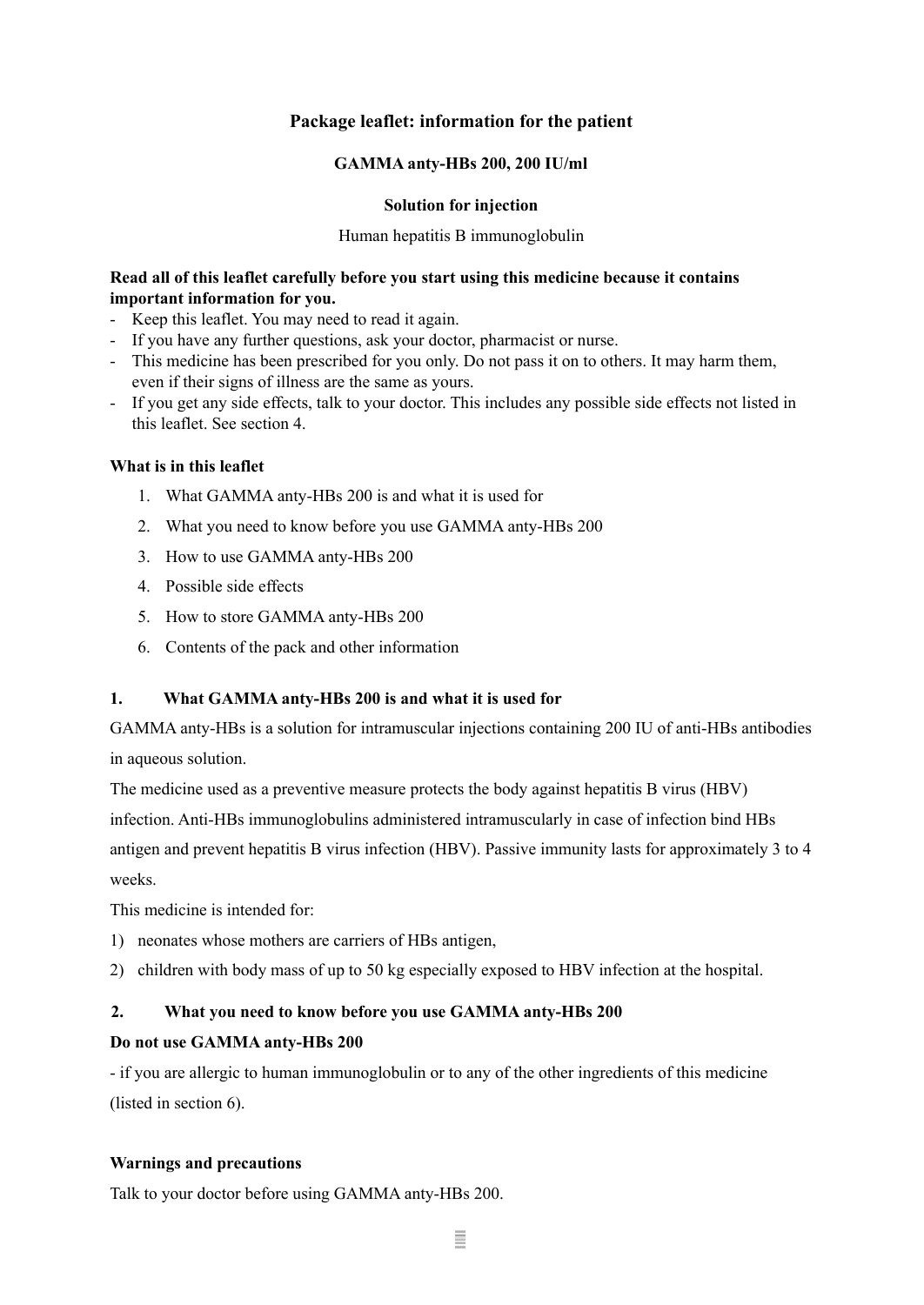GAMMA anty-HBs must not be administered intravenously.

Ensure that GAMMA anty-HBs 200 is not administered into a blood vessel, because of the risk of shock.

If the recipient is a carrier of HBsAg, there is no benefit in administering this product.

## **Hypersensitivity**

True hypersensitivity reactions are rare.

GAMMA anty-HBs 200 contains a small quantity of IgA. Individuals who are deficient in IgA have the potential for developing IgA antibodies and may have anaphylactic reactions after administration of blood components containing IgA. The physician must therefore weigh the benefit of treatment with GAMMA anty-HBs 200 against the potential risk of hypersensitivity reactions.

Rarely, human hepatitis B immunoglobulins can induce a fall in blood pressure with anaphylactic reaction, even in patients who have tolerated previous treatment with human immunoglobulin.

Suspicion of allergic or anaphylactic type reactions requires immediate discontinuation of the injection. In case of shock, standard medical treatment for shock should be implemented.

## Effect on blood tests results

After injection of immunoglobulin the transitory rise of the various passively transferred antibodies in the patient's blood may result in misleading positive results in serological testing. Passive transmission of antibodies to erythrocyte antigens, e.g. A, B, D may interfere with some serological tests for red cell antibodies, for example the antiglobulin test (Coombs' test).

## Infectious agents

Standard measures to prevent infections resulting from the use of medicinal products prepared from human blood or plasma include selection of donors, screening of individual donations and plasma pools for specific markers of infection and the inclusion of effective manufacturing steps for the inactivation/removal of viruses. Despite this, when medicinal products prepared from human blood or plasma are administered, the possibility of transmitting infective agents cannot be totally excluded. This also applies to unknown or emerging viruses and other pathogens.

The measures taken are considered effective for enveloped viruses such as HIV, HBV and HCV. The measures taken may be of limited value against non-enveloped viruses such as HAV and/or parvovirus B19.

Ξ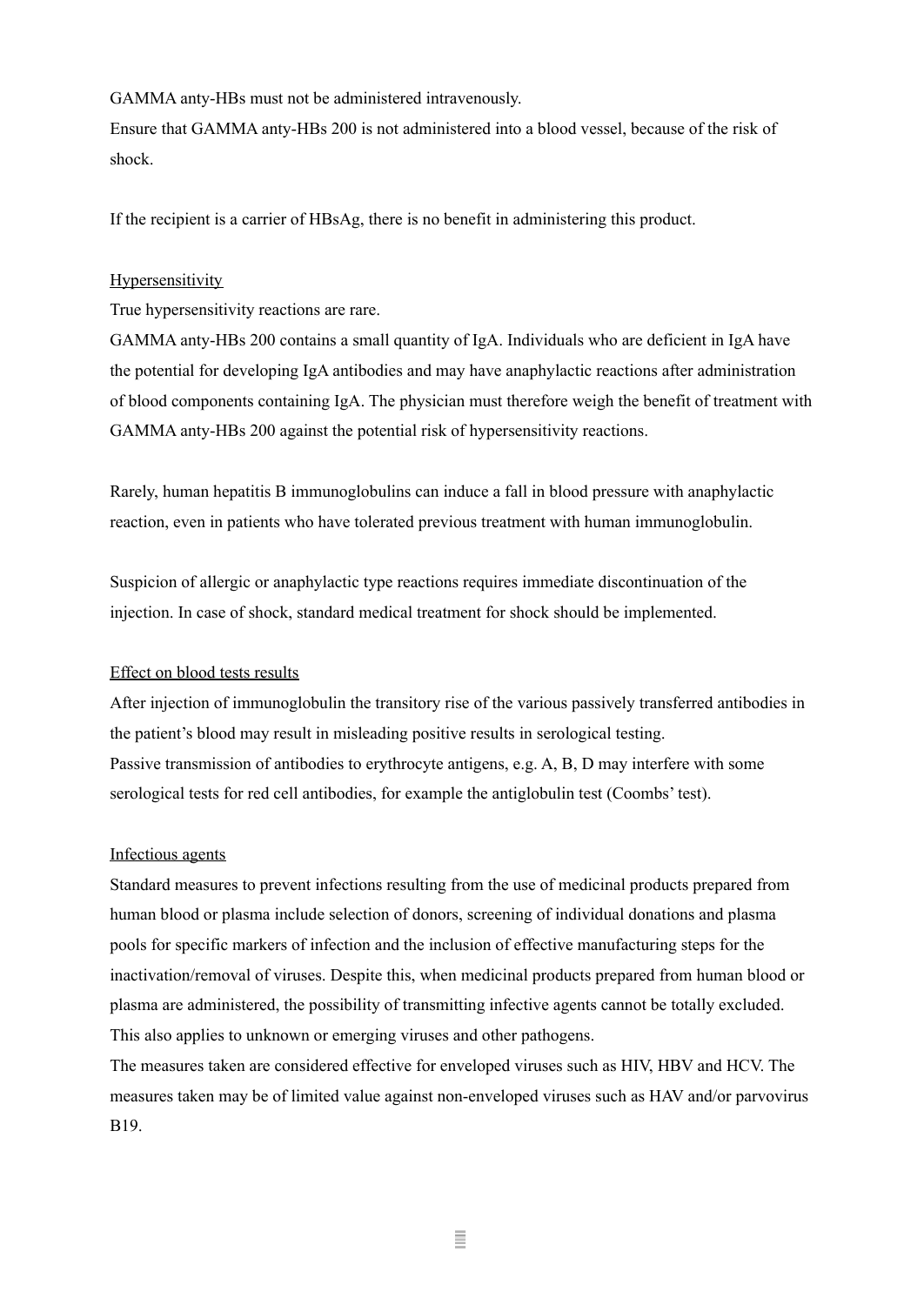There is reassuring clinical experience regarding the lack of hepatitis A or parvovirus B19 transmission with immunoglobulins and it is also assumed that the antibody content makes an important contribution to the viral safety.

It is strongly recommended that every time that GAMMA anty-HBs 200 is administered to a patient, the name and batch number of the product are recorded in order to maintain a link between the patient and the batch of the product.

### **Other medicines and GAMMA anty-HBs 200**

Tell your doctor if you are taking, have recently taken or might take any other medicines. This medicine may impair the effect of some live attenuated virus vaccines such as measles, rubella and mumps. After receiving immunoglobulins vaccination with these vaccines should be performed after 3 months.

When laboratory tests are performed inform the doctor about taking immunoglobulins as this may affect the results of serological tests.

### **Pregnancy, breast-feeding and fertility**

#### **Pregnancy**

The safety of this medicinal product for use in human pregnancy has not been established in controlled clinical trials and therefore the product should be used with caution in pregnant or lactating women. It was demonstrated that immunoglobulins penetrate through the placenta, which is increased in the third trimester. Clinical experience with immunoglobulins suggests that no harmful effects on the course of pregnancy, or on the foetus and the neonate are to be expected.

## Breastfeeding

Immunoglobulins are secreted into mother's milk and may contribute to the protection of the newborn against pathogens that penetrate through mucous membranes.

### Fertility

Clinical experience with immunoglobulin use indicates that no harmful effect on fertility should be expected.

#### **Driving and using machines**

The medicine has no influence on the ability to drive and use machines.

#### **3. How to use GAMMA anty-HBs 200**

Always take this medicine exactly as your doctor has told you. The medicine is intended for intravenous administration by the doctor or nurse. This medicine should be brought to room or body

Ξ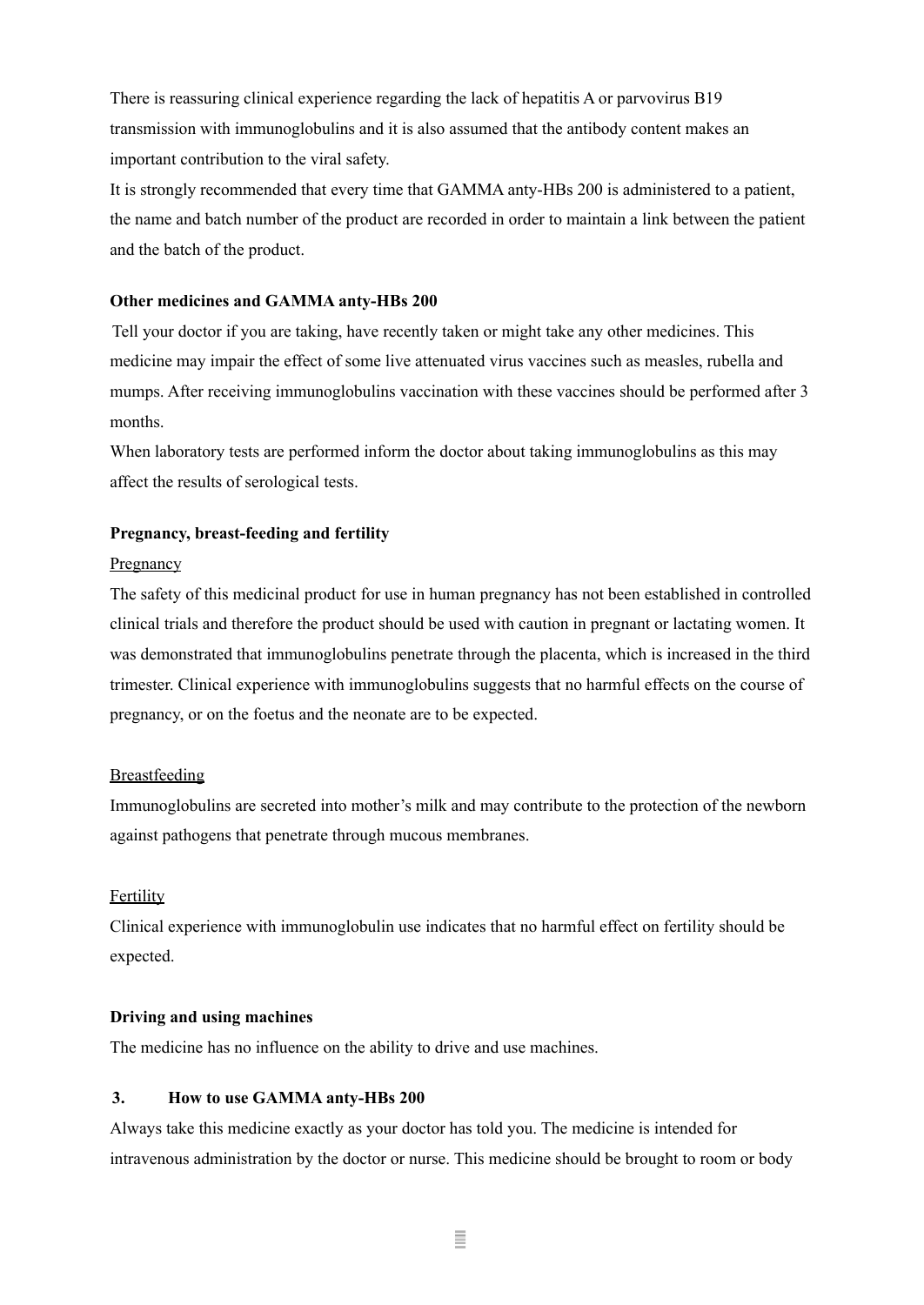temperature before use. The doctor or nurse should check if the solution in the ampoule is clear or slightly opalescent. Solutions that are cloudy or have deposits must not be used.

GAMMA anty-HBs 200 is intended for intravenous administration to:

- 1) neonates whose mothers had hepatitis B infection during pregnancy or are HBs antigen carriers are administered 200 IU no later than up to 12 hours after birth,
- 2) neonates who were not vaccinated against hepatitis B; after 1 month of the first dose (200 IU) the second dose of 200 IU is administered,

3) children with body mass of up to 50 kg are administered according to the following regimen:

- neonates, infants and children with body mass of up to 10 kg are administered 200 IU (contents of 1 ampoule),
- children with body mass of 10 kg to 20 kg are administered 400 IU (contents of 2 ampoules),
- children with body mass of 20 kg to 30 kg are administered 600 IU (contents of 3 ampoules),
- children with body mass of 30 kg to 50 kg are administered 800 IU (contents of 4 ampoules).

In case of child's long-term stay at the hospital the dose is repeated every 3-4 weeks.

In all these situations, vaccination against hepatitis B virus is highly recommended. The first vaccine dose can be injected the same day as human hepatitis B immunoglobulin, however in different sites.

If dose higher than 400 IU (contents of more than 2 ampoules) is used, the product should be administered intramuscularly in different parts of the body in divided doses.

When simultaneous vaccination is necessary, the immunoglobulin and the vaccine should be administered at two different sites.

In subjects who did not show an immune response (no measurable hepatitis B antibodies) after vaccination, and for whom continuous prevention is necessary, administration of 500 IU to adults and 8 IU/kg to children every 2 months can be considered; a minimum protective antibody titre is considered to be 10 IU/mL.

If intramuscular administration is contraindicated (bleeding disorders), the injection can be administered subcutaneously if no intravenous product is available. However, it should be noted there are no clinical data regarding efficacy of the subcutaneous administration of GAMMA anty-HBs 200.

Any unused product or waste material should be disposed of in accordance with local regulations.

# **4. Possible side effects**

Like all medicines, this medicine can cause side effects, although not everybody gets them.

The following side effects were rare (concerns 1 to 10 in 10,000 patients):

Ξ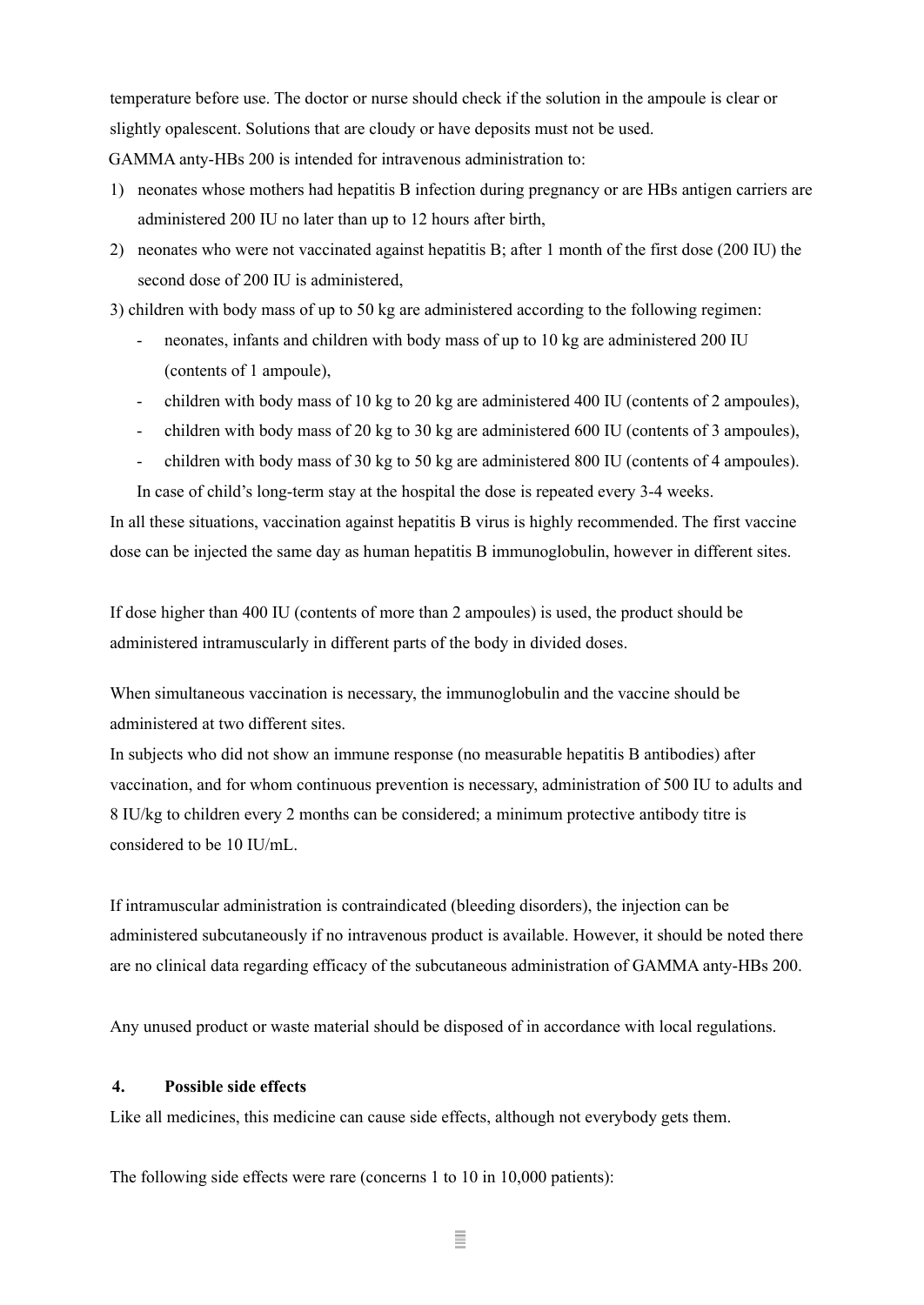headache, lowered blood pressure, nausea, vomiting, skin reactions, erythema, itching, joint ache, fever, malaise, shivers; injection site reactions: swelling, pain, erythema, hardening, warmth, itching, rash.

The following side effects were very rare (concerns less than 1 in 10,000 patients): hypersensitivity, anaphylactic shock.

Frequency of the following effects is not known (cannot be estimated from the available data): tachycardia.

# *Reporting of side ef ects*

If you get any side effects, talk to your doctor, pharmacist or nurse. This includes any possible side effects not listed in this leaflet. You can also report side effects directly to the Pharmacovigilance Department of the Office for Registration of Medicinal Products, Medical Devices and Biocidal Products:

Al. Jerozolimskie 181C, 02-222 Warszawa, Phone: 22 49-21-301, fax: 22 49-21-309, email: [ndl@urpl.gov.pl.](mailto:ndl@urpl.gov.pl)

Adverse reactions can be also reported to marketing authorization holder.

By reporting side effects you can help provide more information on the safety of this medicine.

See section 2 for safety information with reference to infectious agents.

## **5. How to store GAMMA anty-HBs 200**

Keep this medicine out of the sight and reach of children.

Do not use this medicine after the expiry date which is stated on the packaging.

The expiry date refers to the last day of that month.

Store in a refrigerator  $(2^{\circ}C - 8^{\circ}C)$ .

Protect from light.

Do not throw away any medicine via wastewater or household waste. Ask your pharmacist how to throw away medicines you no longer use. These measures will help protect the environment.

Batch number (Lot)

Expiry date (EXP)

# **6. Contents of the pack and other information**

# **What GAMMA anty-HBs 200 contains**

- The active substance of GAMMA anty-HBs 200 is human hepatitis B immunoglobulin